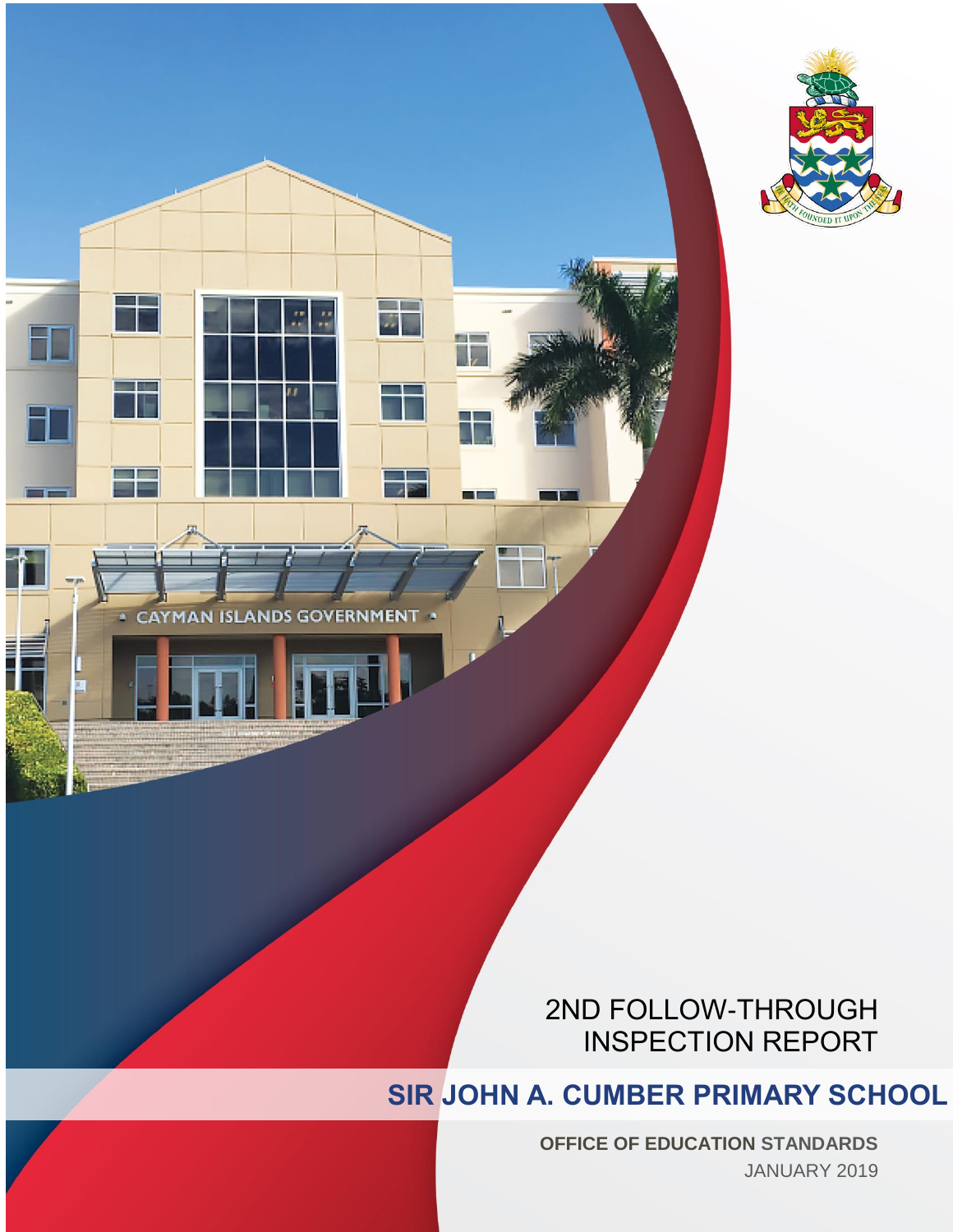# Table of Contents

| Recommendation 1014 |
|---------------------|
|                     |

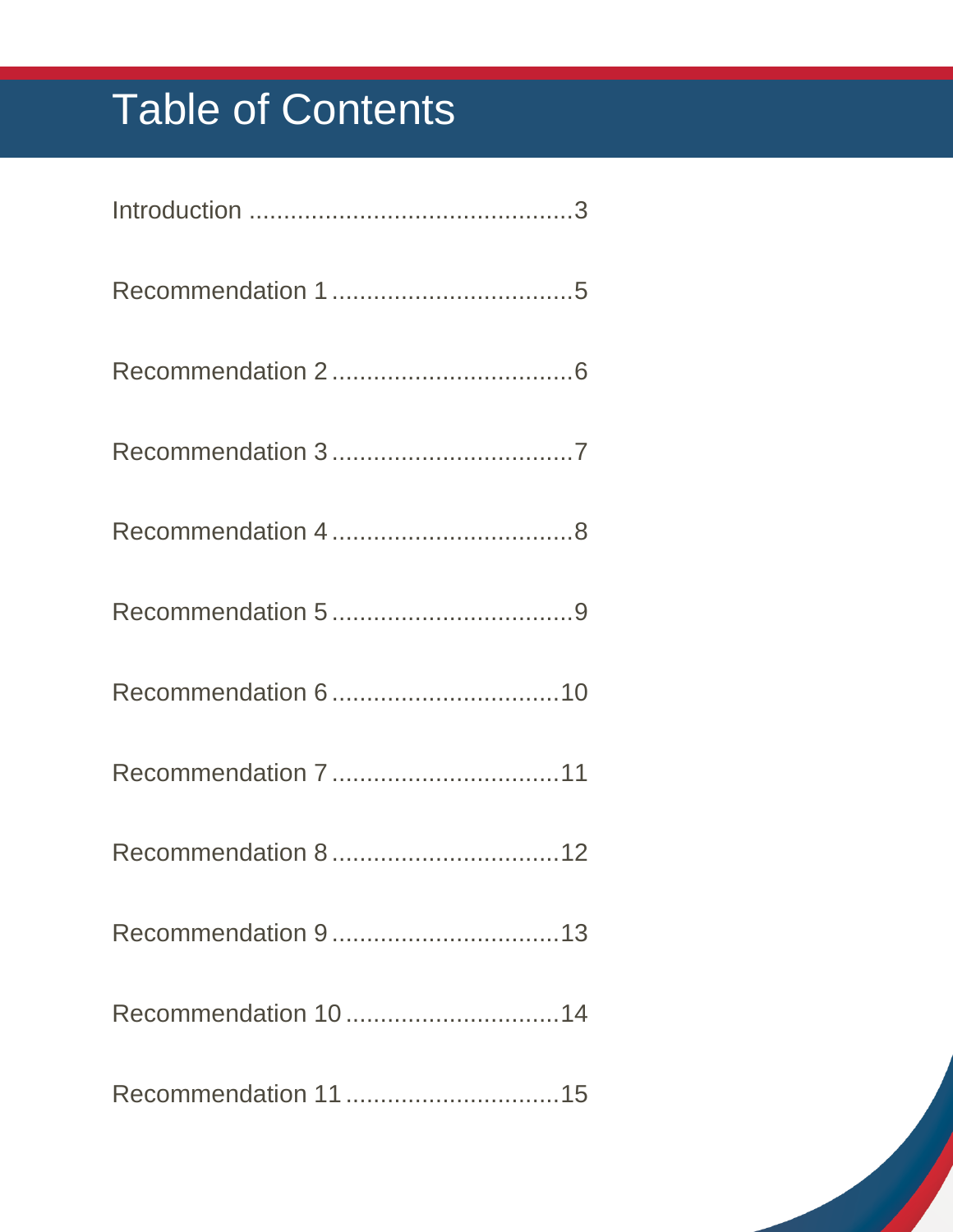| Office of Education Standards 22 |  |
|----------------------------------|--|

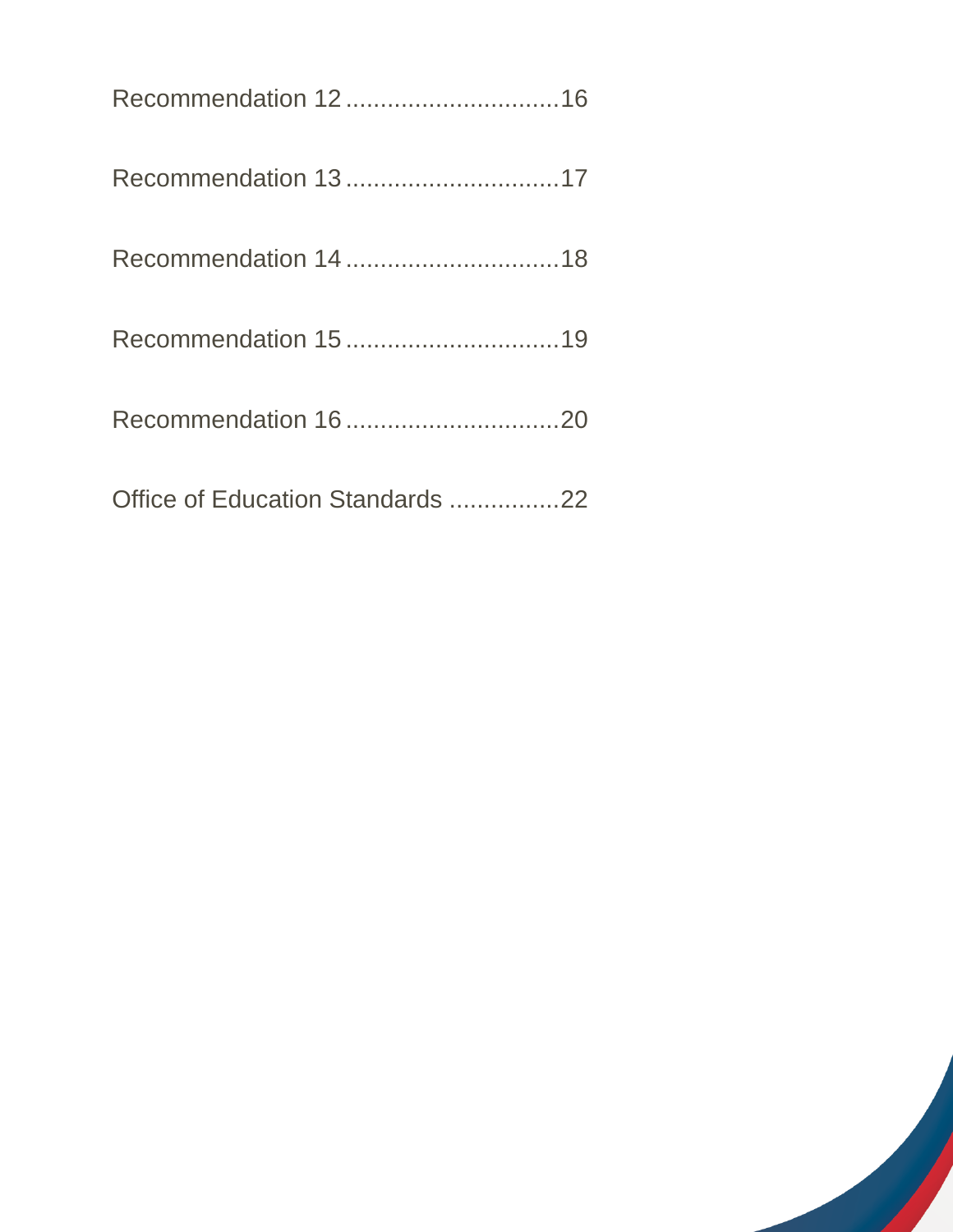## <span id="page-3-0"></span>Introduction

In academic year 2014-15, the Minister for Education commissioned inspections of all government schools. The purpose of the inspections was to provide a baseline assessment of the quality of teaching and its impact on students' learning. Inspectors checked the progress students made and the standards they achieved, the effectiveness of the leadership and management of each school, and the academic standards, notably in English and mathematics. The reports were published during the same academic year and are available on the government website following the link below.

#### **[http://www.education.gov.ky/portal/page/portal/mehhome/education/baseline](http://www.education.gov.ky/portal/page/portal/mehhome/education/baseline-inspections-reports)[inspections-reports](http://www.education.gov.ky/portal/page/portal/mehhome/education/baseline-inspections-reports)**

In academic year 2017-18, the Office of Education Standards commenced follow-through inspections to report on the progress made by each school since the initial visits in 2014-15.

#### **Follow-Through Inspections**

During the follow-through visits, inspectors focused upon the recommendations that had been made at the time of the initial baseline inspections. They evaluated whether the school had made sufficient progress in addressing the areas requiring improvement. Inspectors used a four-point scale to comment on progress, with evaluations ranging between excellent, good, satisfactory or weak.

#### **Follow-Through Inspection of Sir John A. Cumber Primary School**

The 2<sup>nd</sup> Follow-Through Inspection of Sir John A. Cumber Primary School took place from 30<sup>th</sup> January to 1<sup>st</sup> February 2019. The inspectorate gathered evidence through lesson observations and discussions with staff and students. School documents and, where applicable, examination and assessment data were also reviewed.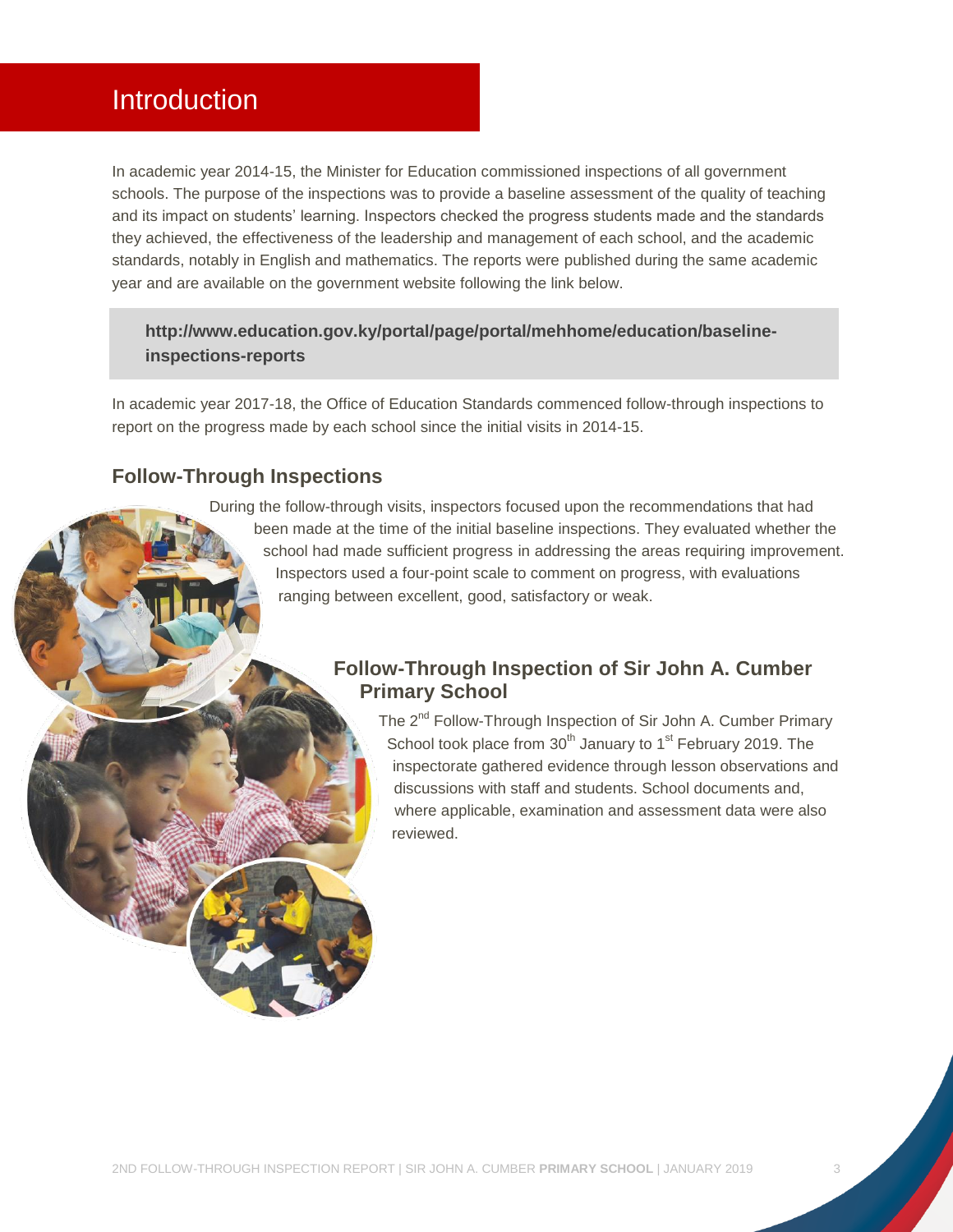#### **Consistency in quantitative terminology**

Inspectors use quantitative terms in reports, as follows.

|                 | <b>Definition</b>                                                         | <b>Numerical</b> |
|-----------------|---------------------------------------------------------------------------|------------------|
| All             | The whole $-$ as used when referring to quantity,<br>extent, or duration. | 100%             |
| Almost all      | 90% and more                                                              | 90% to 99%       |
| <b>Most</b>     | Three quarters or more but less than 90%                                  | 75% to 89%       |
| <b>Majority</b> | Half or more but less than three quarters                                 | 50% to 74%       |
| <b>Minority</b> | 15% or more but less than half                                            | 15% to 49%       |
| Few             | Up to $15%$                                                               | 0% to 14%        |

#### **Summary**

In the period between the first and second follow-through inspections there had been a number of changes to the staffing arrangements at Sir John A. Cumber Primary School. There were ten new teachers and support staff appointed, including a new Deputy Principal. Overall, there had been a number of improvements to the work of the school and, although standards of achievement remained too low, the Principal had provided effective leadership to address weaknesses in teaching and the rate of students' progress in English and mathematics. Importantly, the previously high rate of staff absence had improved and students' attendance had also increased. Classrooms were, in general, more effectively organised and teachers' management of incidents of poor behaviour was also more consistent and appropriate. Despite these improvements there remained inconsistencies in teaching quality, particularly across Key Stage 2 classes. At most stages of the school, students' attainment and progress in English and mathematics remained well below local and international standards.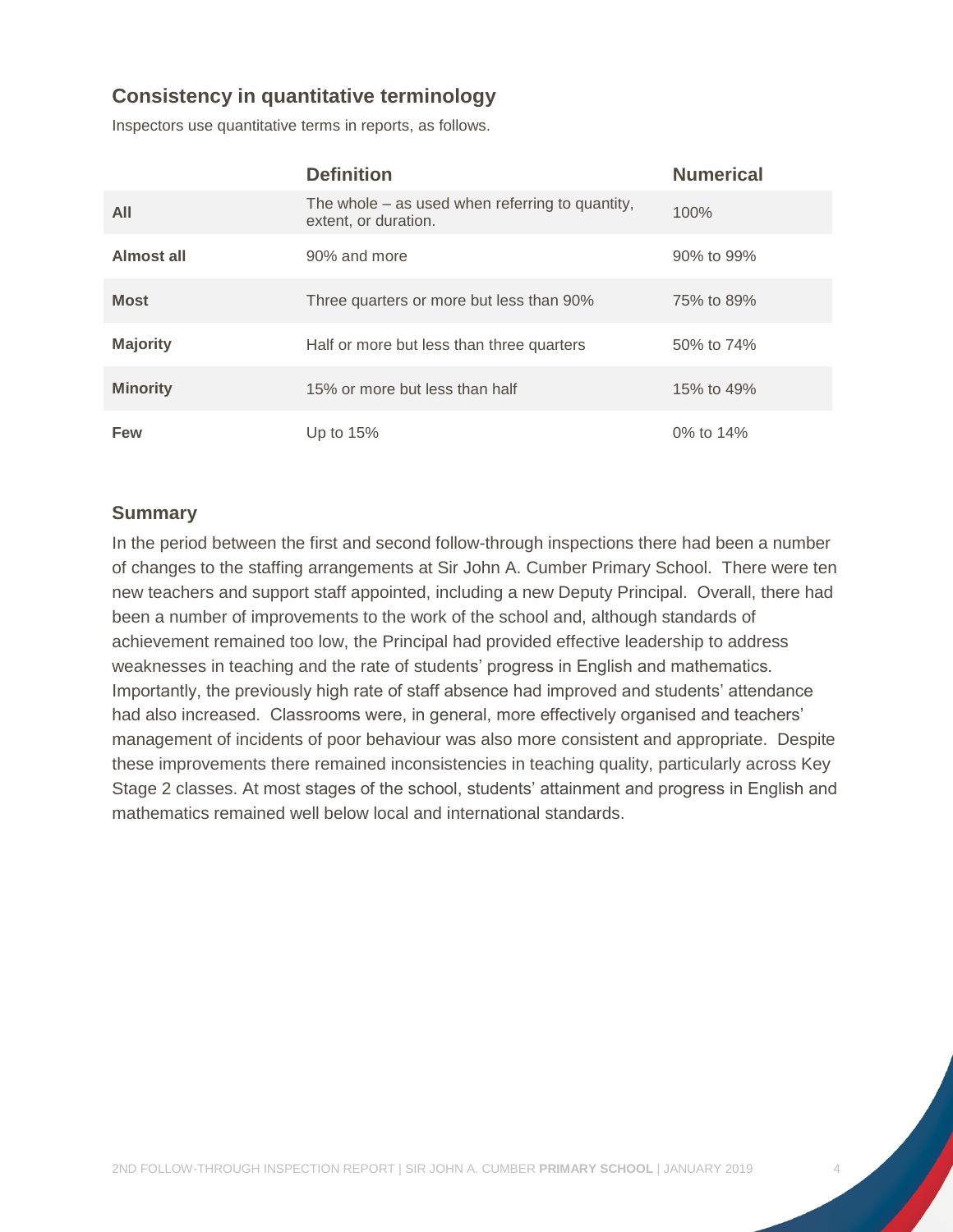#### <span id="page-5-0"></span>**Follow assessments through into teaching, by identifying specific weaknesses and paying attention to these in the planning of lessons.**

The school had made **weak** progress in addressing this recommendation.

There had been a number of improvements in teachers' planning and in the rigour with which senior leaders monitored the curriculum across the school. Most teachers used a common format and this required the incorporation of references to the different groups of learners and the various levels of ability to be addressed in classes. The Principal had introduced a comprehensive marking and assessment policy, which ensured that both internal and external tests were used on a regular basis to check students' progress in reading, writing and mathematics.

Despite these improvements there remained a number of weaknesses in teaching and assessment practices across the school. For example, when teachers planned lessons they did not have sufficient regard for the achievements of students in recent work and in previous assessments. This led, at times, to students unnecessarily repeating work. In the case of higher achieving students, the introduction section of certain lessons was, at times, insufficiently challenging because they were already confident and knowledgeable about the content. As a consequence, the pace of lessons for a significant minority of students in Key Stage 2 was often too slow.

Furthermore, in both Key Stages 1 and 2, at the start of the academic year, inspectors noted that all of the students in classes would often repeat work from the previous session and did so regardless of their evident knowledge and skills and regardless of their performance in recent assessments. In individual lessons also there were too many examples in which the students were required to listen to lengthy explanations by the teacher when it was evident that they had a confident grasp of the topic being taught.

It was recommended that teachers' plans should be reviewed to include reference to the broad attainment levels of different groups of students. In monitoring lessons and teachers' plans, the senior leaders of the school should also check the implementation of plans because there were a number of occasions where important aspects of lessons were planned, but not actually delivered. For example, in several mathematics lessons teachers did not follow their plans and did not include time to teach mental calculation skills. Also, during the inspection, it was noted that certain Key Stage 2 teachers did not follow timetables and planned lessons were not delivered as stated within the curriculum documents.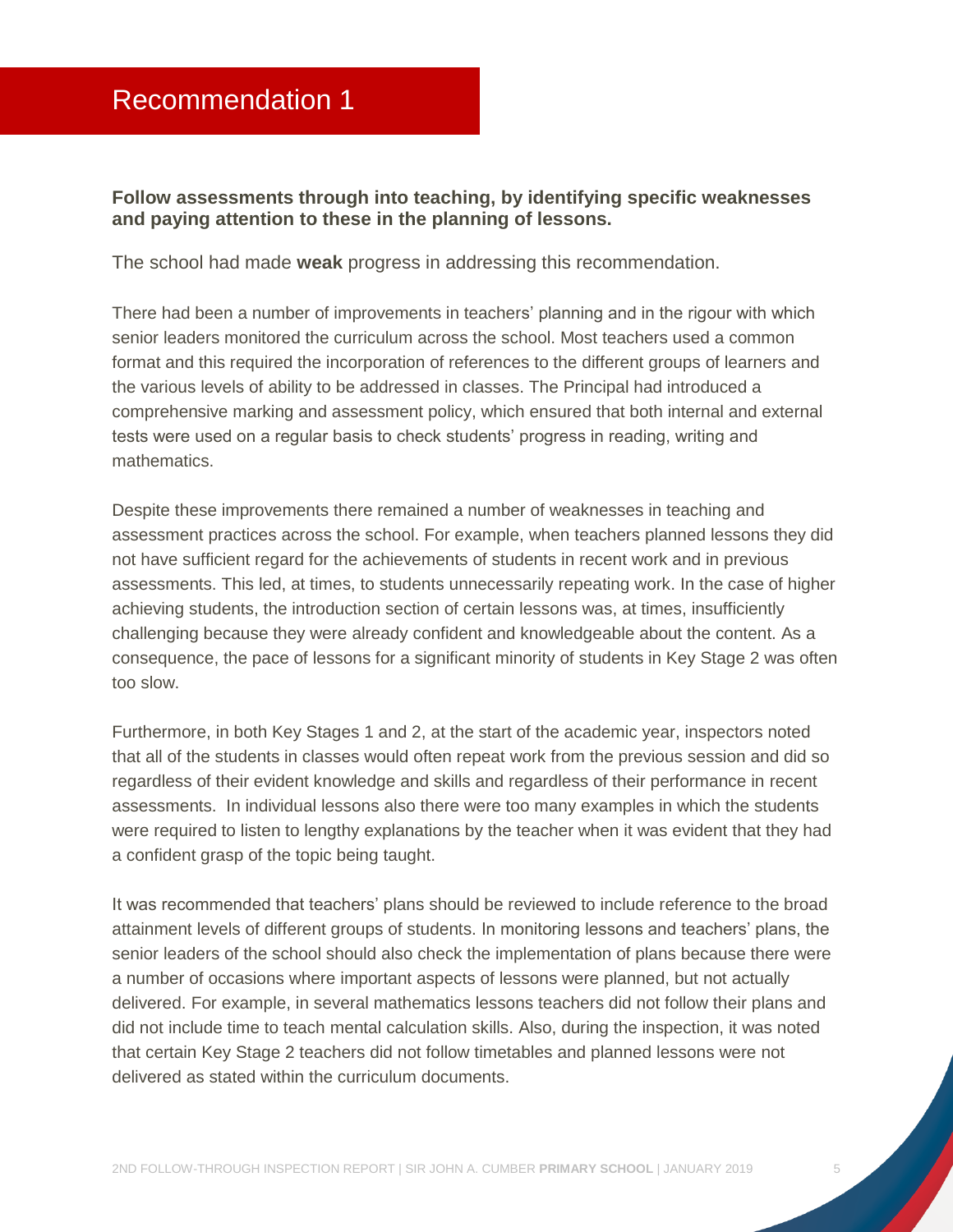<span id="page-6-0"></span>**Track the progress of year groups over their time in school to monitor and accelerate the overall pace of progress.** 

The school had made **satisfactory** progress in addressing this recommendation.

The Principal had continued to develop systems to track students' progress and had extended the arrangements further to make notable improvements. The new system was introduced at the start of the academic year and made use of the school information management system. This meant that the information gathered could be shared easily and regularly with individual teachers and could be updated throughout the session. This was an important step because the Senior Leadership Team met each term with every teacher and reviewed the progress of each student in English and mathematics to check that sufficient progress had been made over time. As the new tracking arrangements had been introduced at the start of the academic year 2018- 19, it was too early to evaluate whether the impact upon students' progress had been significant. Importantly, the Principal had reviewed the performance management arrangements for teachers and had included the data from the tracking systems to hold teachers accountable for the progress of students in their classes.

In the past, students' progress had been adversely affected by staff absence. During the last inspection it was noted that support staff covered a significant number of classes when teachers were absent due to illness. Students' behaviour deteriorated in such contexts and the intervention programmes were too often cancelled because the support staff delivering the programmes were needed to cover classes. In this second follow-through inspection overall staff attendance had increased by ten per cent and there were no examples in which unqualified teachers taught full classes. Intervention programmes ran as planned and incidents of poor behaviour were less frequent.

Students' attendance had improved when comparing data from 2017-18 with the current academic year. The senior leadership team had worked effectively with parents to emphasise the importance of good attendance and had devised a number of positive strategies to reward students with improved or full attendance. In the last term attendance across the school had increased by over two per cent and was good during the inspection period.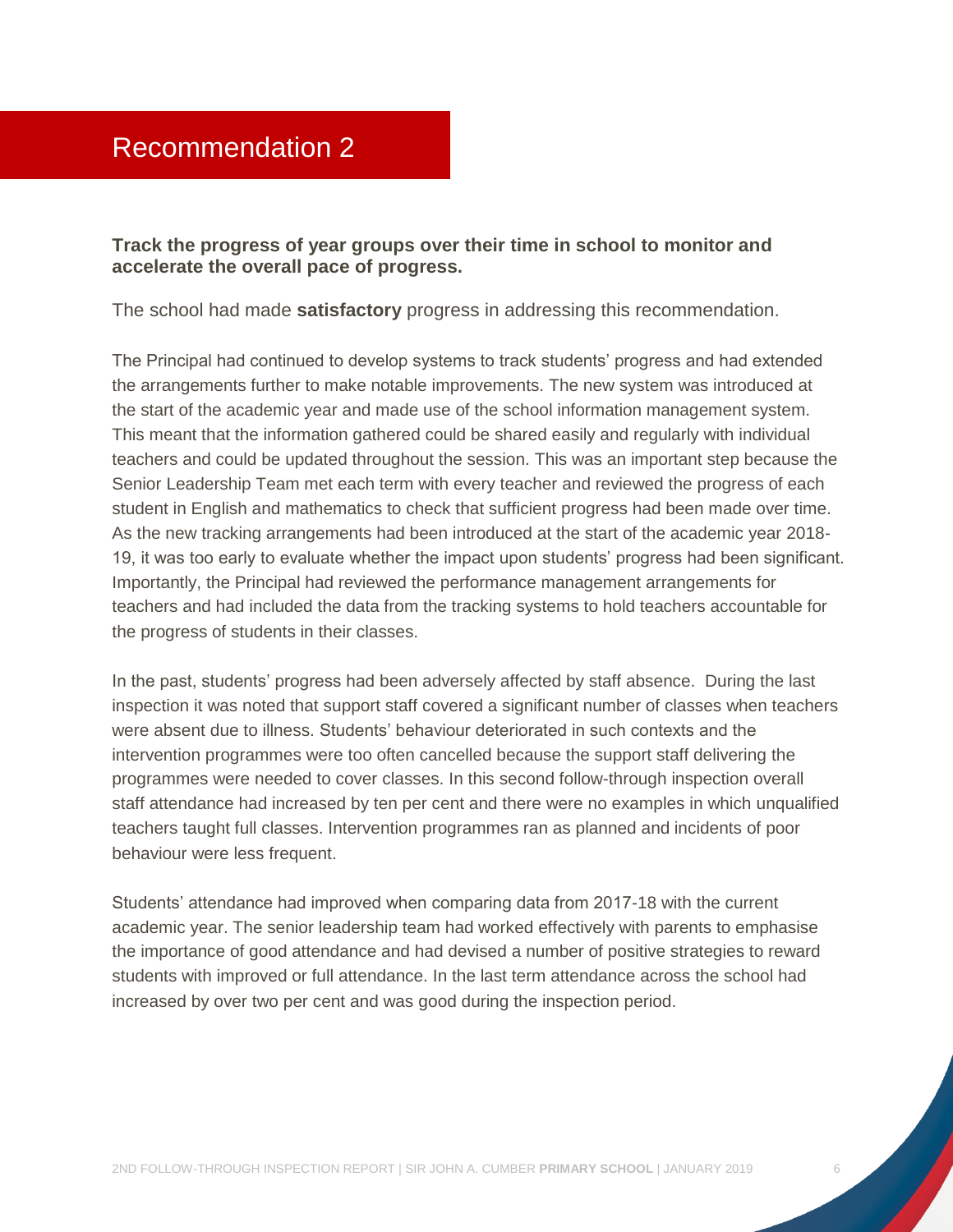<span id="page-7-0"></span>**State plainly what students are expected to learn by the end of each year and take speedy action if students are falling behind.** 

The school had made **weak** progress in addressing this recommendation.

Staff had developed curriculum plans for each academic year, for each term and for every lesson in English and mathematics. Consequently, there were clear expectations in place for every year group although these were not always sufficiently demanding compared to international standards. The curriculum was currently under review as part of the Ministry of Education programme for improvements to government primary school provision.

The senior leaders had developed a common format for planning and the Principal and Deputy Principals met each week with teachers in their relevant year groups and this helped ensure sufficient consistency and rigour in the content of lessons. However, starting from a very low baseline in previous years, students' attainment and progress in reading, writing and mathematics remained well below expected levels and had declined from 2017. Tracking arrangements had yet to have the required impact on students' progress in key areas of the curriculum.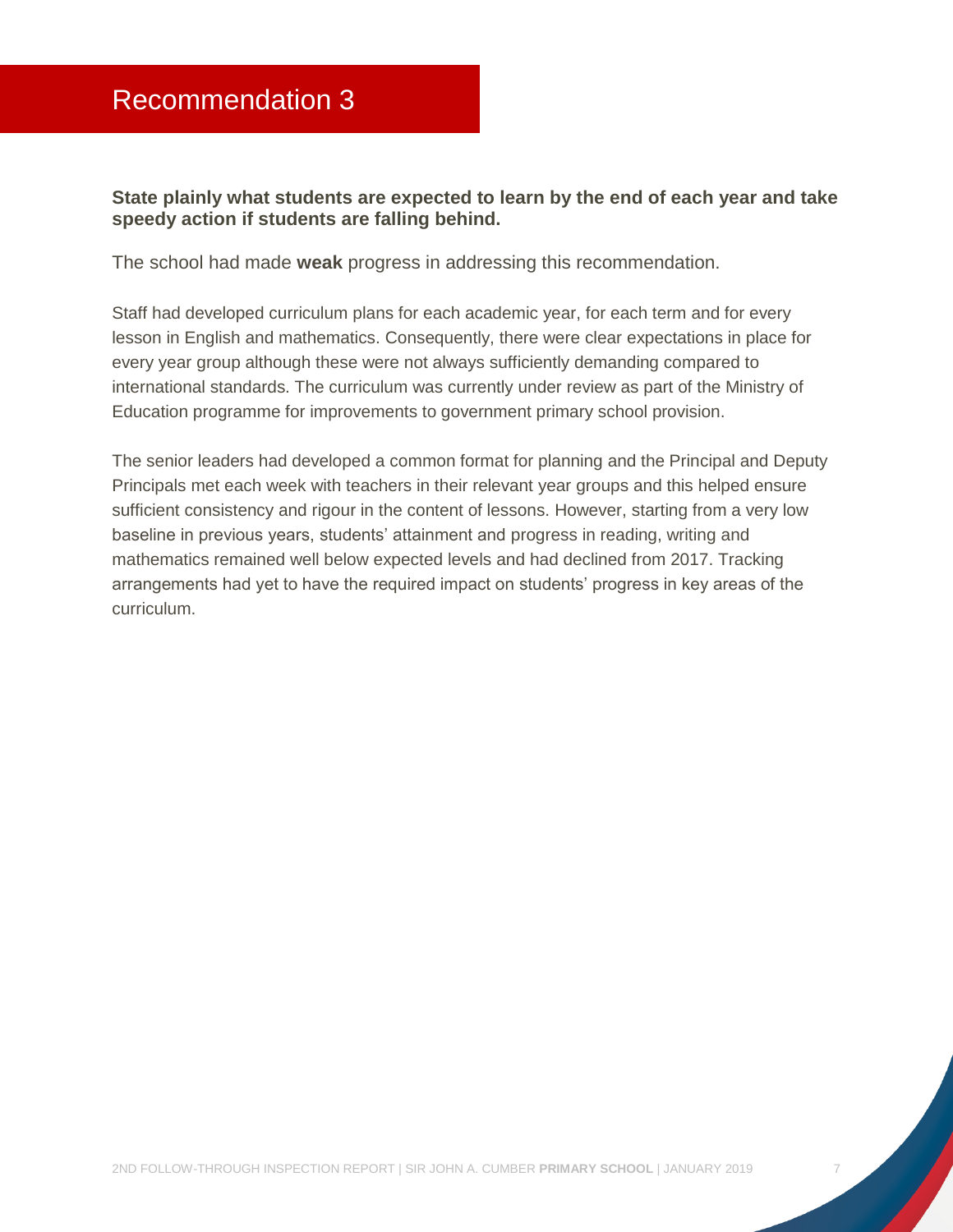#### <span id="page-8-0"></span>**Plan the use of time in lessons to maximise learning, and teach at a brisker pace.**

The school had made **weak** progress in addressing this recommendation.

Inspectors observed fifty-one lessons during the second follow-through inspection. All homeroom teachers and a number of specialist staff and intervention classes were visited. There were improvements to the quality of teaching since the last follow-though inspection. For example, overall, classes were more orderly and effectively managed. Classroom environments and shared areas, such as the library, had been improved and the revised marking policy had assisted in ensuring a more consistent and regular approach to reviewing students' work. In Reception and Year 1 classes there were more frequent opportunities for students to develop their critical thinking and problem-solving skills. However, practice remained variable and was less effective in Key Stage 2 classes.

In summary, inspectors judged twenty-nine per cent of lessons to be good or better. However, around one third of all observed lessons were found to be weak. Most of the weak lessons were in Year 5 and 6 classes, including those lessons at that stage taught by specialists. Weaknesses in these sessions included teachers' poor subject knowledge in mathematics. Furthermore, at this stage of the school, lessons were too often characterised by excessive teacher talk and insufficient opportunities for students to be active in the learning. Teachers' planning included an appropriate range of tasks for different levels of ability but plans were not always followed and time management was not always fully effective to ensure completion of set tasks within the lesson.

In the weak lessons observed in Key Stages 1 and 2, teachers spent too long revisiting content that had already been understood by students. The unnecessary repetition of content reduced the overall pace of students' progress.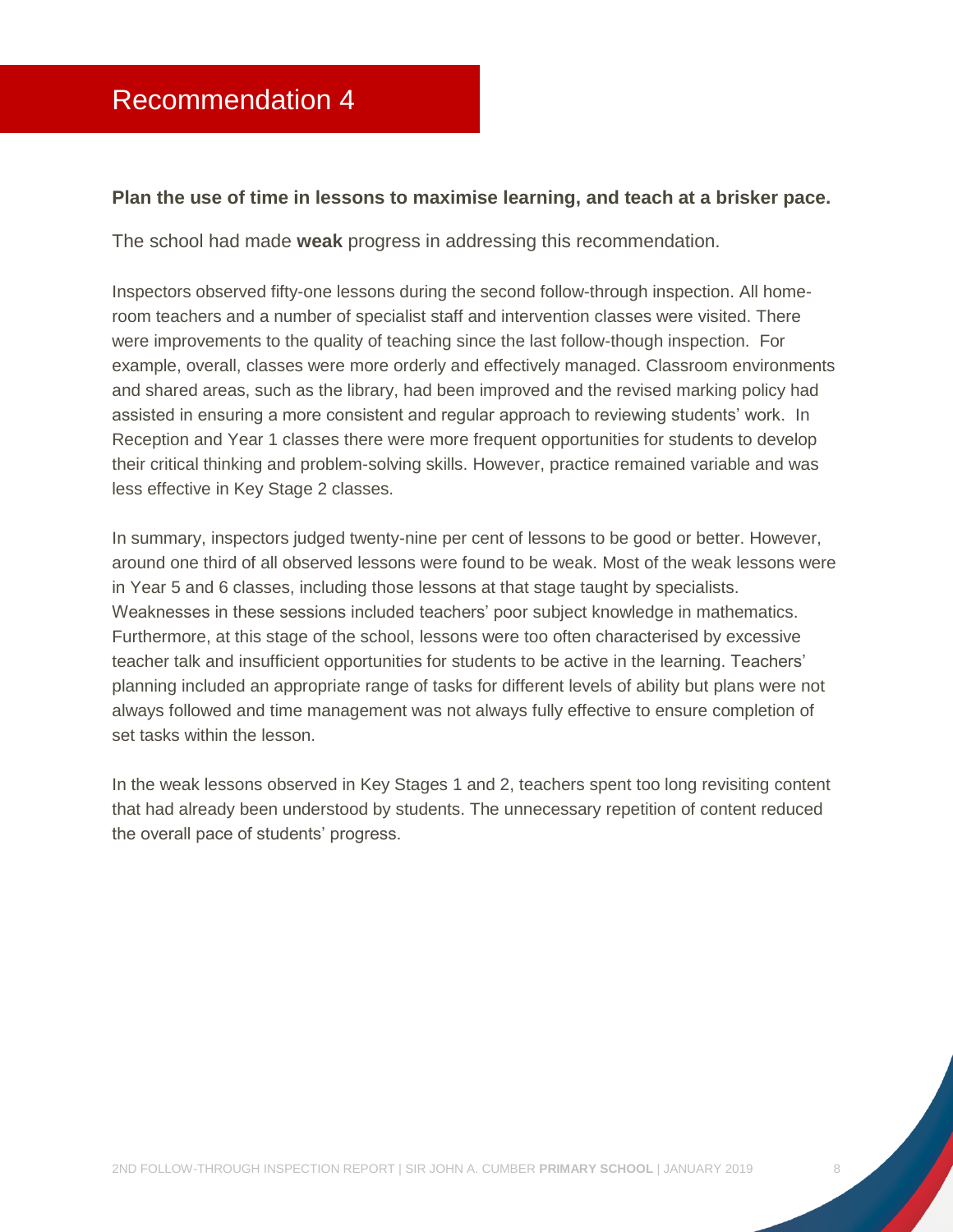<span id="page-9-0"></span>**Develop a school-wide marking and feedback policy to ensure that students learn from their mistakes and are guided in improving their work.** 

The school had made **satisfactory** progress in addressing this recommendation.

Subsequent to the Follow-Through Inspection of 2018, the Senior Leadership Team had reviewed the school's assessment and feedback arrangements and had developed a coherent marking policy to ensure that the teachers provided constructive and accessible feedback to students about the quality of their work. In addition, senior leaders had also developed a comprehensive range of guidance documents and checklists so the teachers could better support students to measure their knowledge and understanding against learning objectives and to identify where they needed to target their efforts to improve. Inspectors noted that across the year groups, the majority of students made use of writing checklists and rubrics displayed in their work books but this reflective practice was not yet sufficiently embedded in the culture of the school. As a result, there were too few instances where the students effectively used the checklists to monitor the quality of their work to make required improvements.

To help embed the feedback mechanisms in practice, senior leaders had implemented a staff monitoring feedback form which assessed the extent to which the staff promoted the students' consistent use of the writing checklists.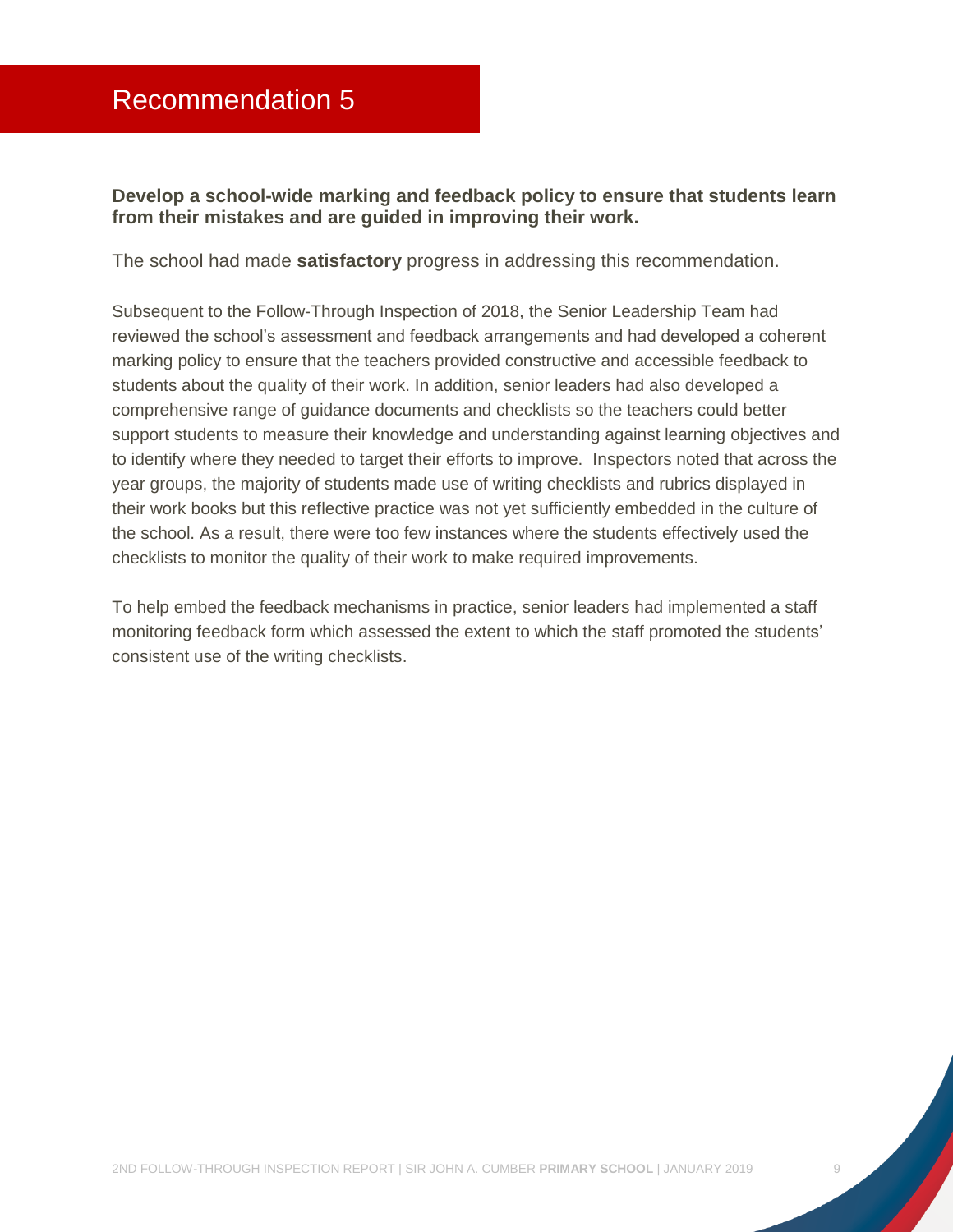### <span id="page-10-0"></span>Recommendation 6

.

**Take account of different abilities in the planning of lessons, and raise the level of challenge for more able students, building on from what they already know.** 

The school had made **satisfactory** progress in addressing this recommendation.

Effective lesson planning was a feature of the majority of lessons. Most teachers used engaging starter activities to stimulate the students' interest in the lesson and to create purposeful learning environments. In the better lessons, the assessment tasks were closely aligned to the learning objectives and were designed to challenge students' thinking. Most teachers assisted students by modelling what they wanted students to do. Almost all teachers were aware of the varied learning needs of their students and carefully planned tasks to accommodate the students' mixed abilities.

The grouping of students was suitable and in the majority of lessons, almost all students remained engaged and worked purposefully on assigned tasks. Notwithstanding, a few teachers still required additional support in adapting lesson content and tasks to effectively meet the needs of all learners.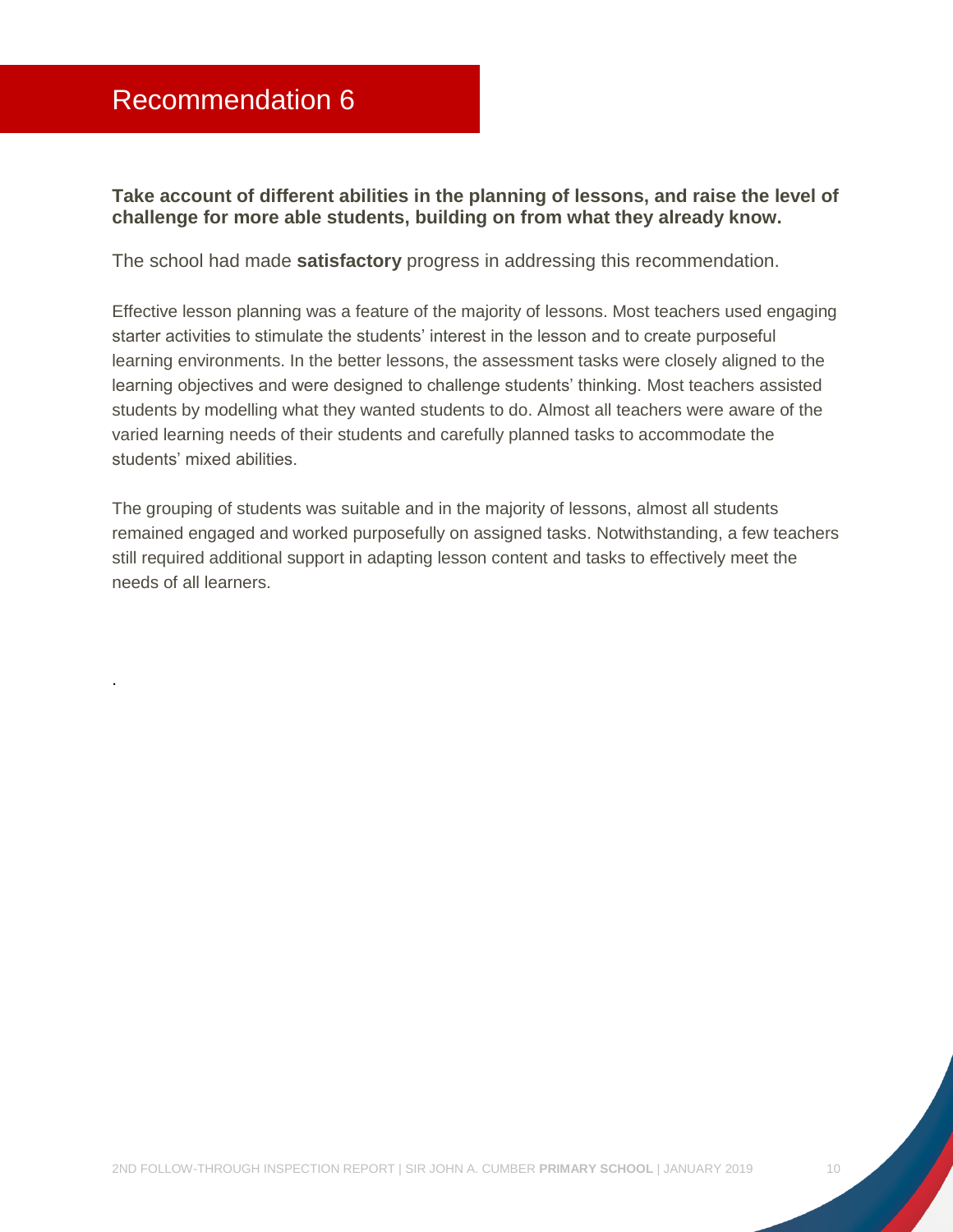#### <span id="page-11-0"></span>**Train and deploy teaching assistants so that they support students' learning.**

The school had made **satisfactory** progress in addressing this recommendation

Over the last school year, the teaching assistants benefitted from several training opportunities to refine and improve their practice. Senior leaders had deliberately incorporated the teaching assistants in planned training and enrichment activities for staff and as a result they participated in the training sessions offered to the classroom teachers.

During the inspection, the inspectors noted that in the majority of lessons observed in Reception and Key Stage 1 classes, teaching assistants were effectively deployed and provided good support to the class teachers and the students. For example, in a phonics lesson in a Reception class, the teaching assistant ably supported students in developing their phonetic skills by modelling letter sounds and structuring multiple opportunities for students to practise letter sounds. In later stages of the school, however, support was more variable and, at times, there was insufficient initiative shown to support students' engagement in lessons.

The school offered a number of intervention programmes aimed at supporting students at risk of falling behind in key areas of the curriculum, including reading and mathematics. Staff leading the programmes followed a set curriculum and used detailed lesson plans to structure the sessions. As a result of the careful planning and small group arrangements, most students made satisfactory progress in the various programmes.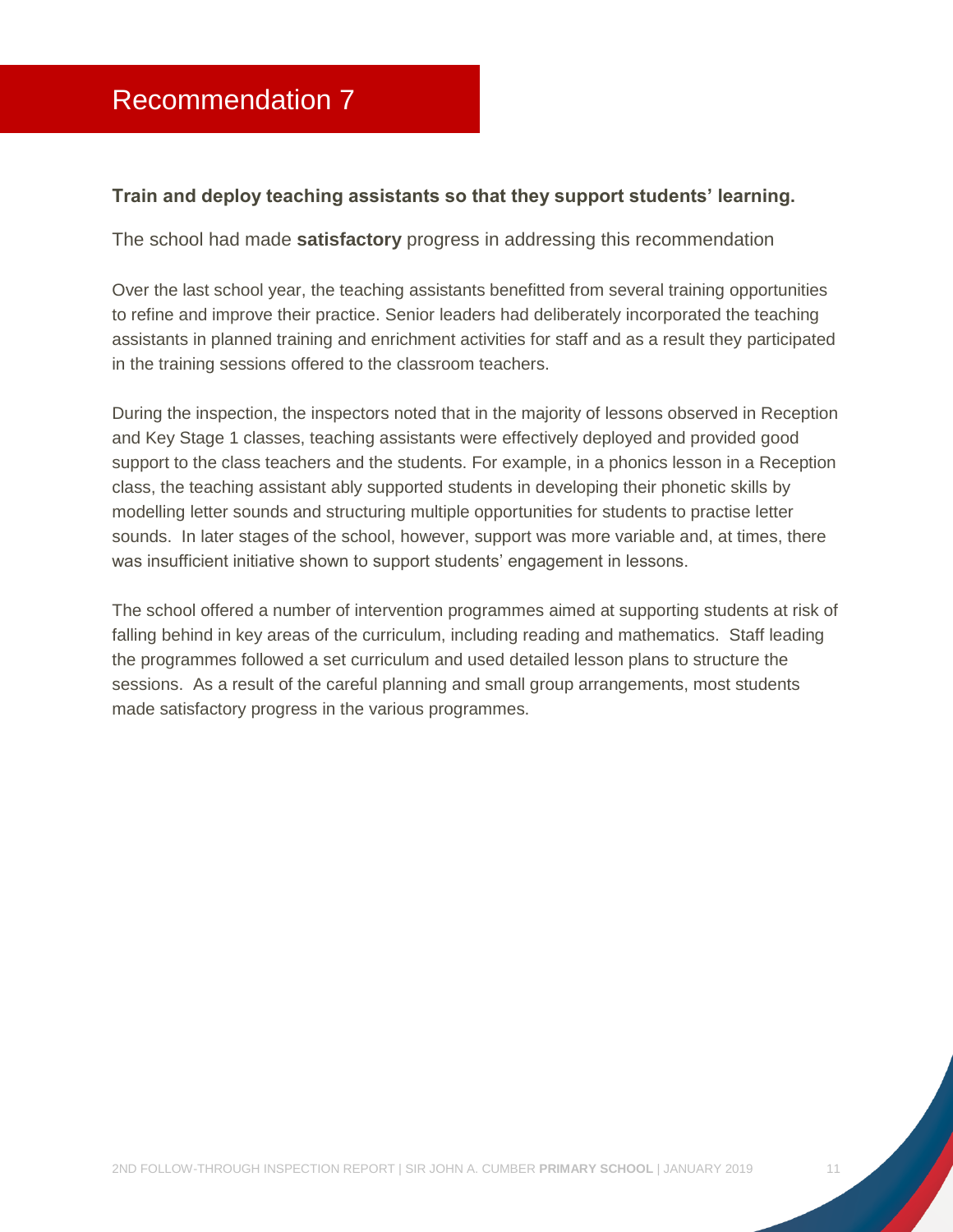<span id="page-12-0"></span>**Plan professional development focused on what makes a good lesson, and increase opportunities for teachers to observe and learn from the most effective practice.** 

The school had made **satisfactory** progress in addressing this recommendation.

Senior leaders demonstrated strong commitment to the professional development of the staff in order to develop their knowledge and skills. The school's professional development summary report indicated that throughout the school year there were numerous planned opportunities for the staff to participate in a range of training opportunities to improve their practice. These included whole school activities as well as targeted training in areas such as guided reading, writing moderation, curriculum planning, data and target setting and mental mathematics skills. Capacity building was also incorporated in the training initiatives as the staff had the opportunity to learn from their teaching colleagues in house as well as from other schools and external experts. The support staff were well integrated in the training opportunities. Senior leaders reported that almost all staff had responded positively to the professional development opportunities and most had acknowledged that the training added value to their practice.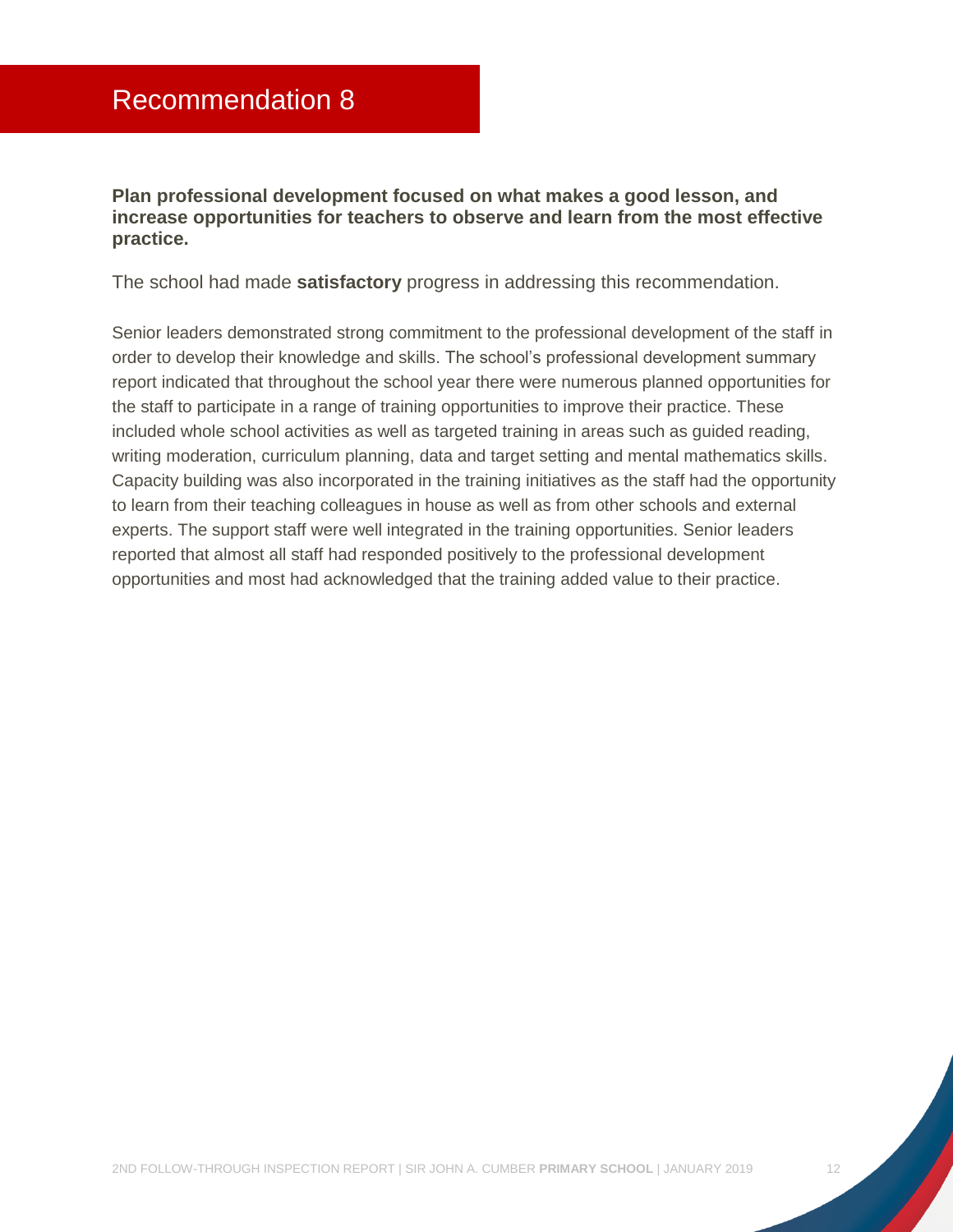#### <span id="page-13-0"></span>**Ensure that new initiatives are rigorously evaluated for their impact on learning.**

The school had made **satisfactory** progress in addressing this recommendation.

Following the last inspection, the Principal had introduced a number of effective steps to improve the quality of teaching and support the more effective day-to-day management of the school. These had helped establish a more purposeful learning environment and all initiatives had been reviewed as part of the school improvement and self-evaluation strategies overseen by senior managers.

The staff had worked creatively to improve levels of parental engagement and had offered a number of workshops after school for interested parents. For example, meetings for parents in each year group had been held explaining the content of the core curriculum including mathematics. The strategies used by teachers to guide the students were outlined. The school reported that in total around half of the parents in each year group had attended. In addition, parents' support had been gained in helping address poor student attendance in the previous academic year. Parents had responded favourably, recognising the link between achievement and regular attendance. As a result of strong links with parents and also with support from the Ministry of Education truancy officer, there had been a notable increase in the students' levels of attendance in the first term of 2018-19.

Students from Years 1 to 6 had made weak progress in English and mathematics in 2017-18. To address this, the Principal had revised the arrangements to track progress and hold teachers accountable for the rate of progress from one term to the next. The tracking process was relatively new at the time of the inspection and was to be used in 2019 to provide an agenda for meetings with teachers every term and thereby identify those students at risk of not achieving the required rate of progress in their reading, writing or mathematics skills.

Ten new staff joined Sir John A. Cumber Primary School at the start of academic year 2018-19. This relatively high turnover offered further challenge to the Principal and to the Department of Education Services in order to establish a more consistent profile of good teaching, particularly at Key Stage 2. From the start of the session, staff attendance had improved and the learning environments across the school reflected a dedicated and hardworking staff team. However, to ensure ongoing improvements to the quality of teaching and a reduction in the number of weak lessons, the Department of Education Services and the Principal will need to collaborate further and ensure that any future changes to staffing lead to an improved pace of improvement in teaching quality.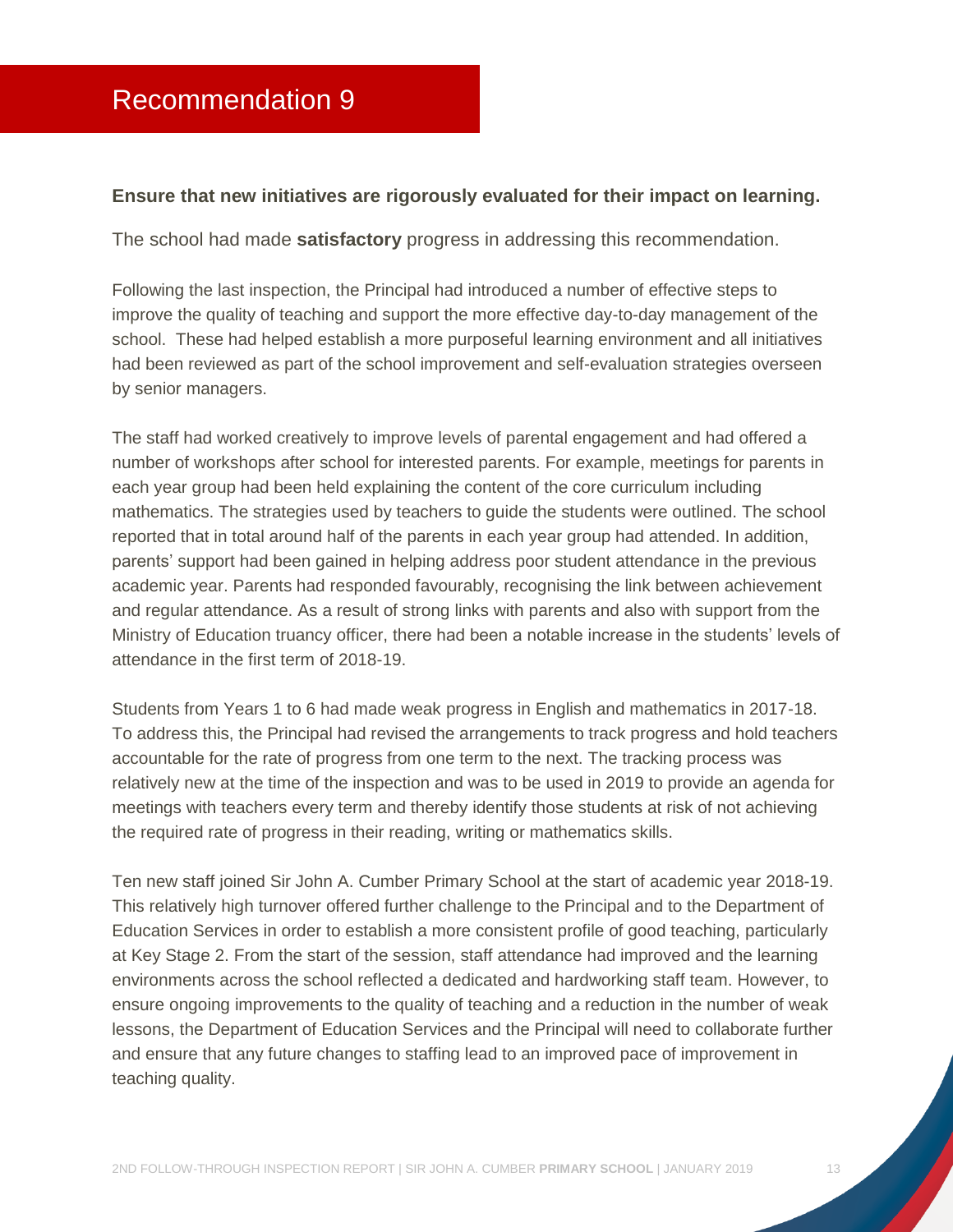<span id="page-14-0"></span>**In English, ensure that every student reads daily in school, and encourage daily reading at home, monitoring what students read, and matching books to reading level.** 

The school had made **satisfactory** progress in addressing this recommendation.

Across all year groups, guided reading was an established feature of lessons. The majority of the students in Key Stage 2 were able to use reading strategies such as inference and prediction to support their understanding of reading materials in lessons. In addition, reading initiatives such as Reading Buddy and DEAR (Drop Everything and Read) provided regular inclass opportunities for students to read books matched to their assessed reading levels. In lessons, many students were able to access on-line reading resources such as 'Raz Kids'. Class libraries were also a notable feature of the school, although some were more attractive and better organised than others. Of note, the newly reorganised library provided an attractive and inviting learning environment for the students which cultivated their love of reading and broadened their imagination. In addition, the library reflected a well-planned learning environment with reading, activity and research centres organised throughout with attractive and comfortable seating to encourage the students to use the available resources. These centres supported the development of the students' reading, comprehension and research skills. The school had also established effective partnerships with the Ritz Carlton Hotel and LIFE which served to promote the students' love of reading through guided interactions with reading volunteers.

The full impact of these initiatives had not yet been realised as students' attainment in reading was below national and international standards. Senior leaders should continue to strengthen the partnerships with parents so children are provided with regular opportunities to read at home to further develop their reading fluency and comprehension skills.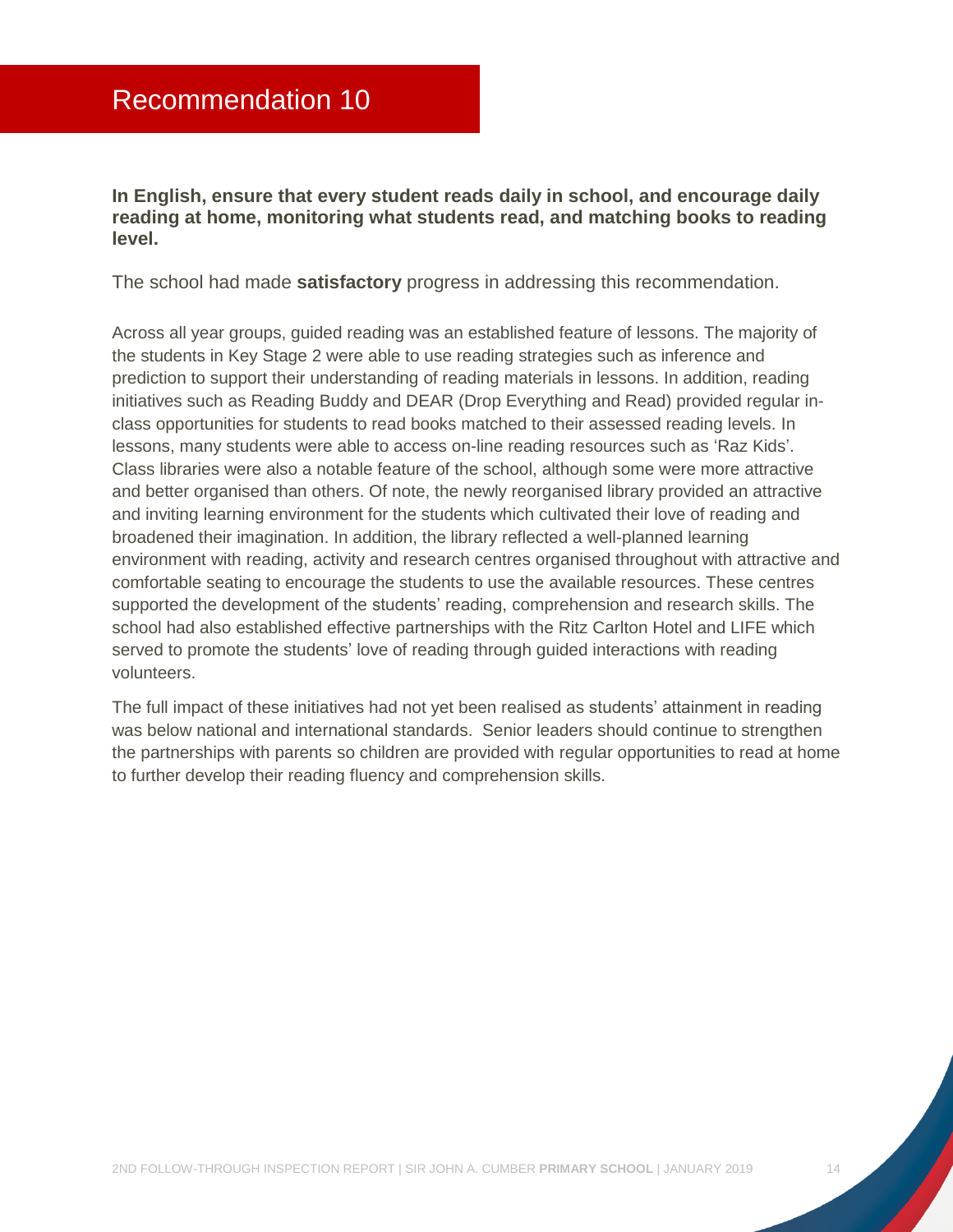#### <span id="page-15-0"></span>**In English, teach students how to apply their phonic knowledge in reading and writing.**

The school had made **satisfactory** progress in addressing this recommendation.

In Key Stage 1, phonics lessons were timetabled and these provided regular and structured opportunities for the students to develop their phonics knowledge. For example, in the Reception classes, the children were taught letter sounds in meaningful ways such as looking at a word and thinking about the sound the letter started with and then saying the sound aloud. The teachers used interesting strategies such as alliteration chains to help students practise saying beginning letter sounds. Moreover, teachers supported activities appropriately as the children were then able to consolidate their learning of lesson sounds. Through the use of centre activities children completed alphabet puzzles, sorted objects and pictures according to their beginning letter and learned how sounds are represented by letters. Many children were able to identity a letter and then say the sound it represented out loud. These activities effectively supported the children's decoding skills. In addition, some children were able to practice letter formation by writing on mini-white boards. In one of the Year 1 classes, many students used Jolly Phonics work books to support them in blending letter sounds to pronounce words, and many students were learning encoding skills as they practised to write simple words. In a Year 2 class, the students had learnt about consonant clusters and the majority were able to spell and write a range of CVC, and CCVC words.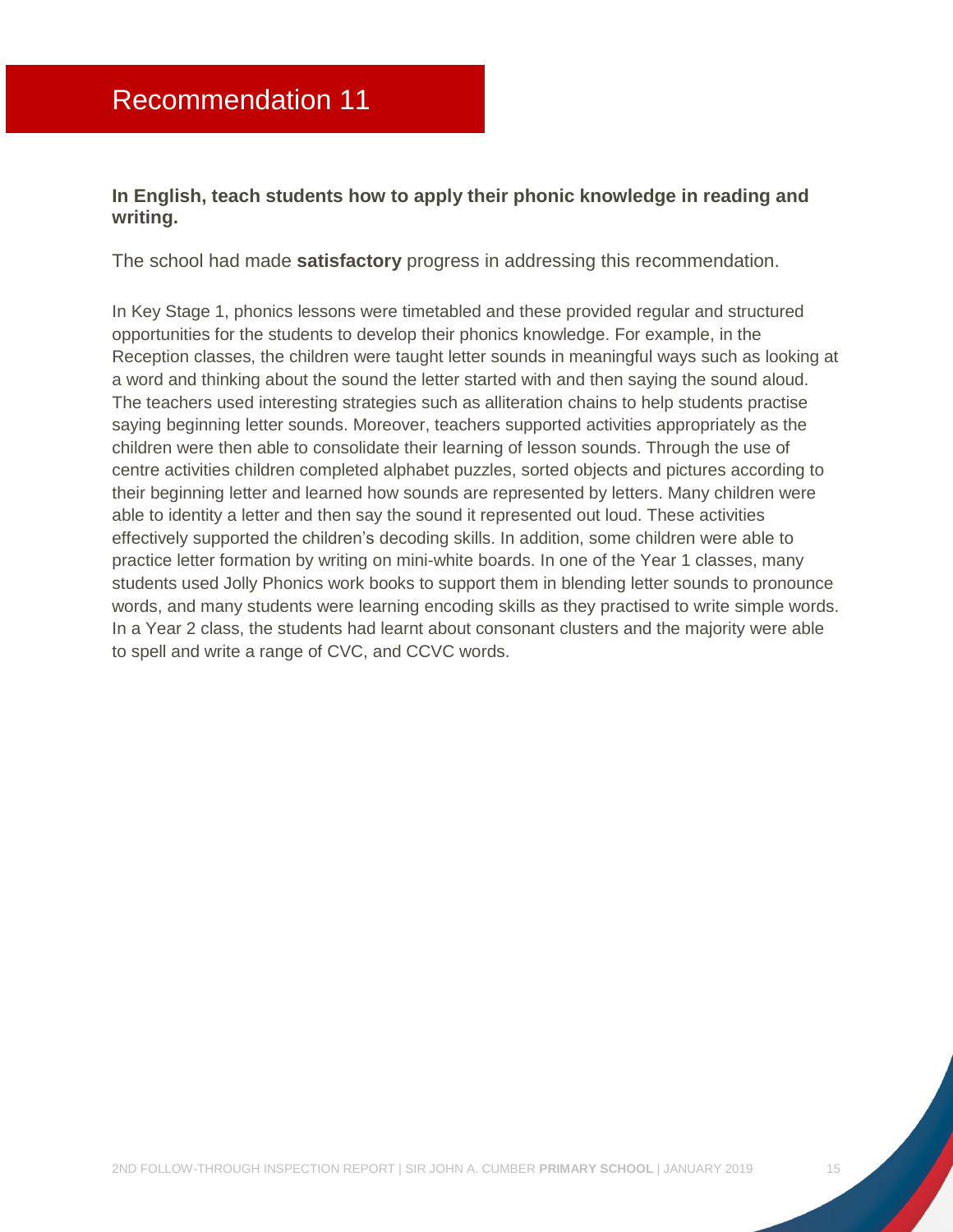#### <span id="page-16-0"></span>**Build students' skills in reading for information.**

The school had made **weak** progress in addressing this recommendation.

Across the year groups, the students engaged in a range of guided and shared reading activities to build their skills in reading for information. In many instances, the teachers ably supported the students to increase their understanding of reading materials by exploring how the material connected with their real lives. This was evident in a guided reading lesson in Key Stage 2 where the students related their parents' experiences of devastating hurricanes that affected the Cayman Islands in the past and used that information to make meaningful self-totext connections. In the majority of lessons, students appropriately responded to reading stimuli to make inferences and predictions and most teachers satisfactorily guided students in using context clues to aid them in making inferences. These activities supported the development of the students' critical thinking skills. In an effective lesson in Key Stage 2, the teacher read an extract from a story in dramatic tones which supported the students' visualisation of the main events in the story. As a result of the dramatic appeal, almost all the students were later able to read handouts of the story and make reasonable inferences and predictions about key events in the extract, which they represented in sketches. Similarly, the teacher in a Reception class effectively supported the students in age-appropriate ways to make predictions about a story. The students were actively encouraged to think through and explain their predictions. Furthermore, in a Year 2 'Reading Buddy' activity, the students explored creative ways to build their independence in reading. For example, the students used 'stuck on a word' checklists which included strategies such as 'eagle eyes' (looking at pictures for clues) and 'stretchy snake' (stretch the word out sound by sound and snap together) among others to develop their decoding and comprehension skills.

Notwithstanding, across the year groups, opportunities for students to find out information for themselves were limited. Only in a few lessons did students use dictionaries to locate the meanings of unfamiliar words or used laptops to research information. There was scope for expanding opportunities to promote inquiry based approaches to learning in reading. The new initiatives developed by the school showed promising signs of supporting the development of the students' skills in reading but required concerted effort to raise the students' attainment in reading. The school's progress data indicated that the students' performance in reading remained below national and international levels.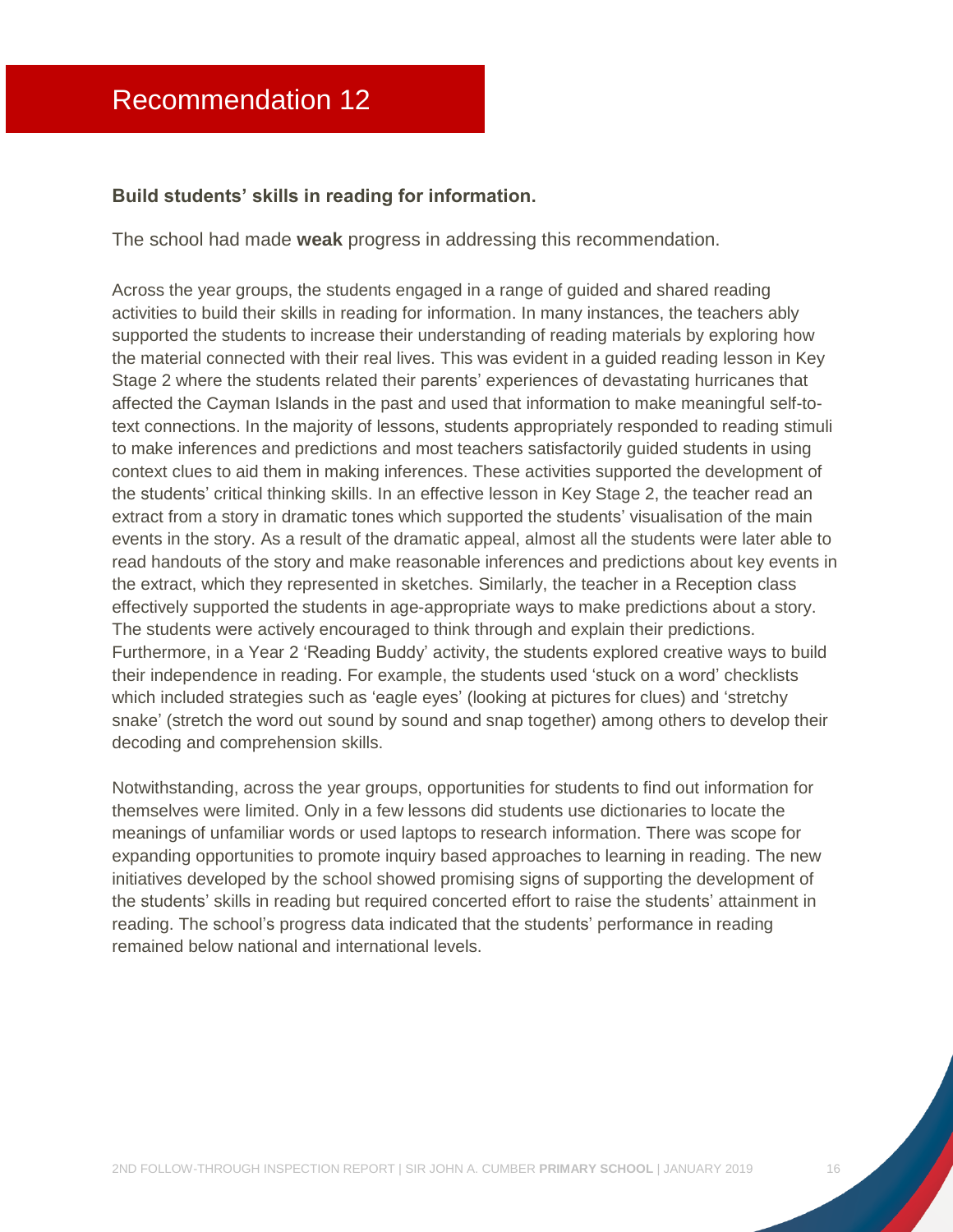#### <span id="page-17-0"></span>**Provide opportunity for writing at greater length in English and within PYP inquiries.**

The school had made **weak** progress in addressing this recommendation.

Inspectors observed twenty-four English lessons and also reviewed samples of the students' writing. Generally, the inspectors noted that there were planned opportunities for students to write about interesting topics in lessons. In many lessons, the students wrote in response to interesting stimuli such as information on hurricanes. In addition, a review of the students' work books in Key Stage 2 also indicated that students had identified the main and supporting ideas in excerpts on the water cycle. In one of the better lessons in Key Stage 1, the students learned about procedural writing in meaningful and authentic contexts. For example, the students had planted seeds in cups a week prior and watched them grow. As a result, almost all the students were able to confidently explain the steps involved in growing a bean plant and could competently write about the steps while reflecting on their experiences. In the majority of the lessons that the inspectors observed, there was a greater emphasis on a trans-disciplinary approach to writing and the majority of teachers planned lessons with imaginative and scientific content that stimulated and sustained students' interest in the writing process.

Although writing was a structured feature of all lessons and the inspectors noted good practices to promote improvement in the students' writing, in some instances, the teachers spent far too much time on introductory activities, often recapping information that the students already knew. As a consequence, the time allotted for writing tasks was reduced and in some lessons this resulted in the students' inability to start or complete assigned writing tasks. In addition, the samples of students' writing across the year groups were of variable quality and there was little evidence to indicate that most teachers consistently communicated clear presentation expectations to students or actively guided them to produce writing in which the development and organisation adhered to high expectations. Students' attainment in writing remained well below local and international standards.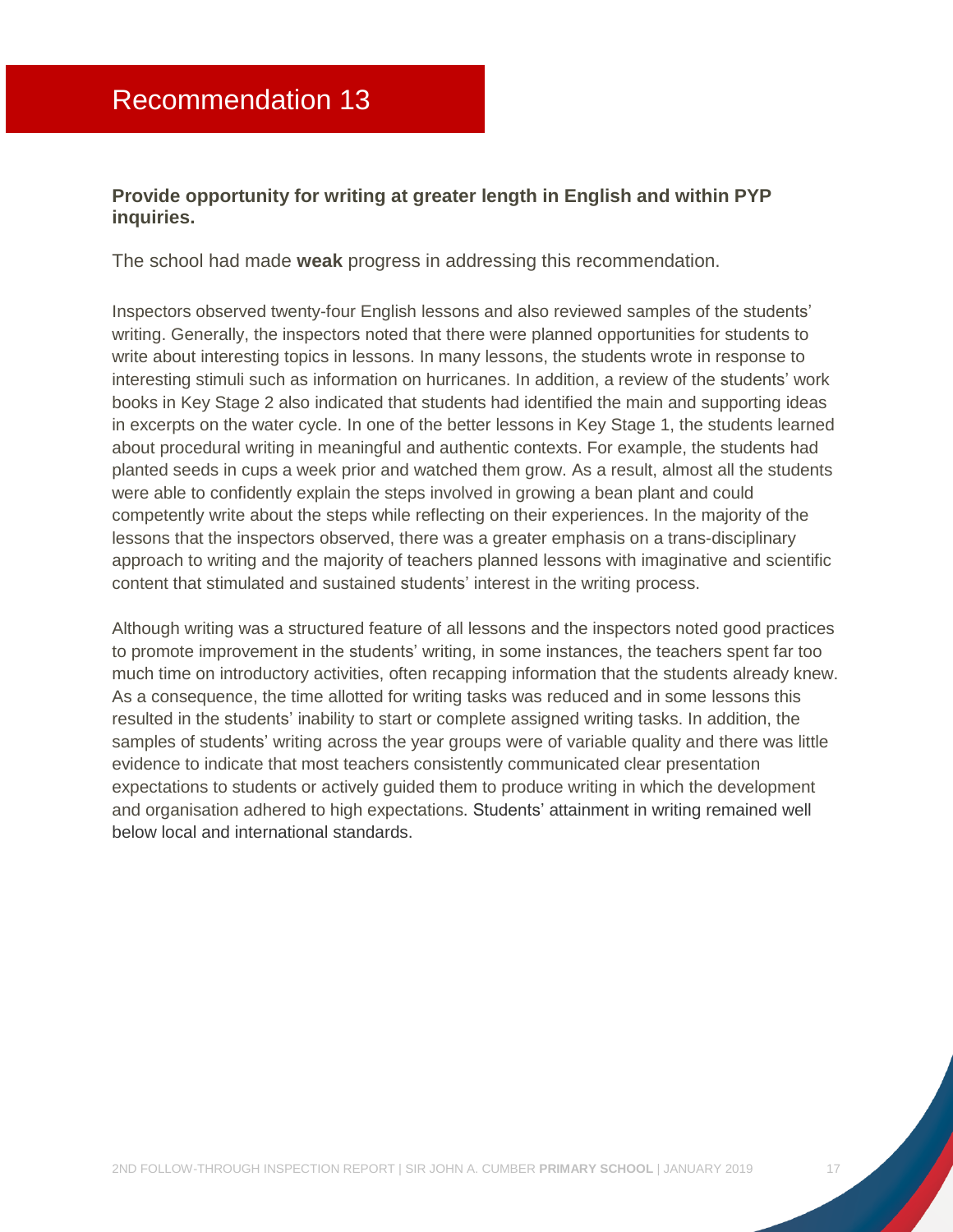#### <span id="page-18-0"></span>**Audit teachers' subject knowledge and expertise in teaching mathematics and continue to support them in improving their teaching.**

The school had made **weak** progress in addressing this recommendation.

Teaching and support staff had attended training that had been provided by the school from September 2018. The content had been related to the implementation of mathematics intervention programmes for lower-achieving students and to the promotion of students' mental calculation skills. In addition, individual teachers had received support from the Department of Education mathematics coaches. Assessments in mathematics had been moderated by the Deputy Principal to ensure consistency in practice across classes and between schools.

Teachers' professional practice in mathematics required further development, particularly at Key Stage 2. It was noted, for example, in Year 6 classes, that teachers' explanation of concepts was, at times, imprecise, leading to inaccuracies in students' mathematical knowledge and understanding. In other classes in Key Stage 2 there were also incidents observed during the inspection where teachers did not follow their lesson plans and, in deviating from the content, provided incorrect or inaccurate information to students. Further attention was required to teachers' consistency in practice and effectiveness in delivery.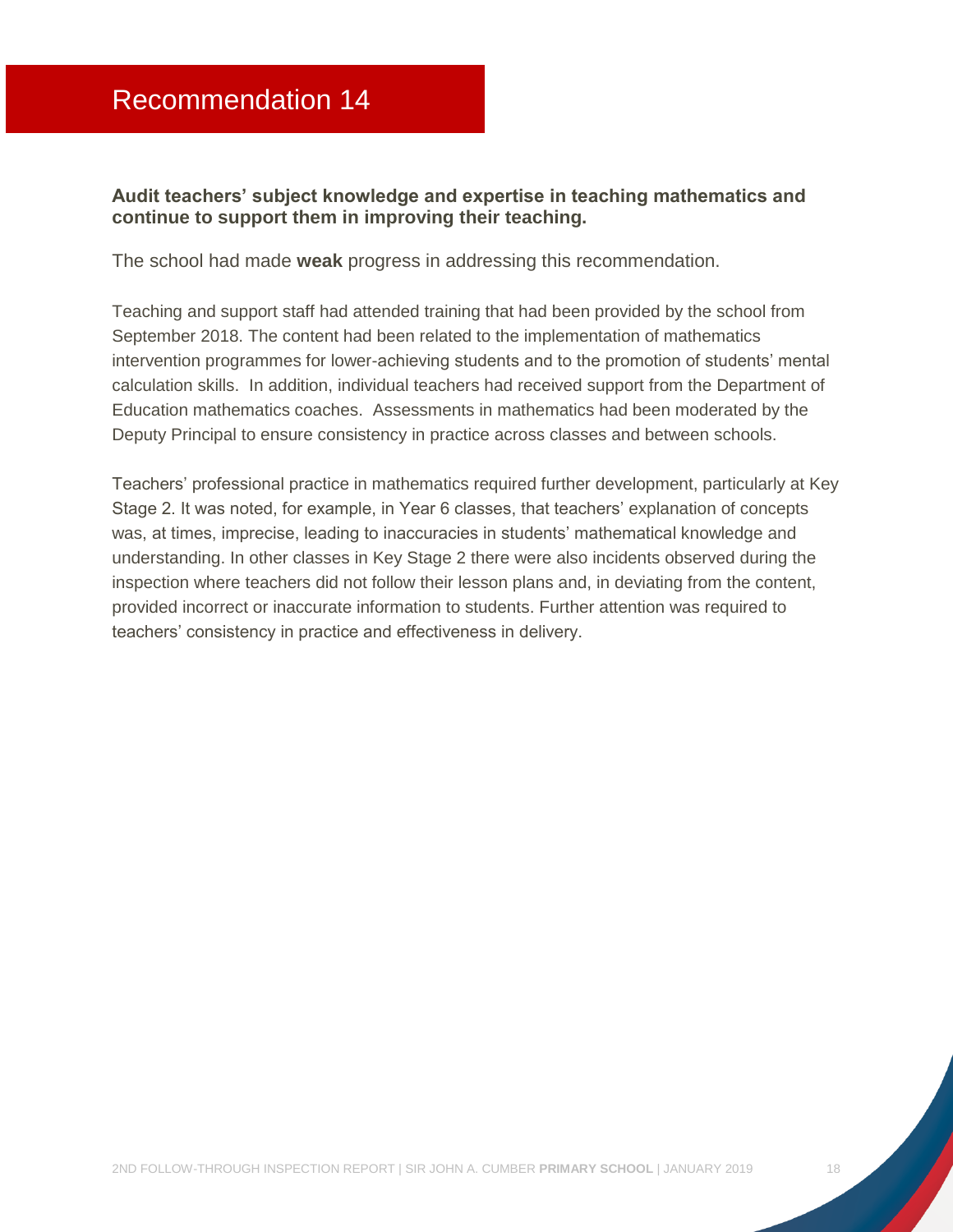<span id="page-19-0"></span>**In mathematics, introduce frequent 'quick fire' practice to improve recall of number facts, and set goals for the learning of number bonds and multiplication tables.** 

The school had made **weak** progress in addressing this recommendation.

Teachers' plans for mathematics lessons had improved and, in most cases, included more detail and appropriate reference to the range of expected outcomes for different groups of students. In most lessons therefore, following an initial introduction, there was time assigned for students to work in groups to practise the main skill being taught in the session. In Reception to Year 4, and also in a few Year 5 classes, there were appropriate practical mathematics tasks, which required students to solve problems, practise and demonstrate their skills in meaningful contexts. For example, in one Year 2 class, students were required to measure a number of classroom objects using non-standard units. When the students reached different answers, the teacher skillfully promoted their critical thinking skills to help them understand the importance of consistency regarding the unit of measure being used.

In most lessons, teachers incorporated time which they referred to as a 'mental starter'. In this short period at the beginning of the lesson, the aim was to promote students' mental agility and speed in their recall of mathematical facts. In too many lessons, however, it was observed during the inspection that this element was missed and not included at the time of the actual delivery of the session. Furthermore, in a number of Key Stage 2 classes, the content of the 'mental starter' encouraged students' problem-solving skills but did not offer an opportunity for the students to improve their mental calculation competency nor their skills in recall of multiplication facts.

At all stages of the school, students' mental mathematics skills were weak and further work was required to reinstate the planned mental mathematics curriculum and ensure completion of tasks as planned.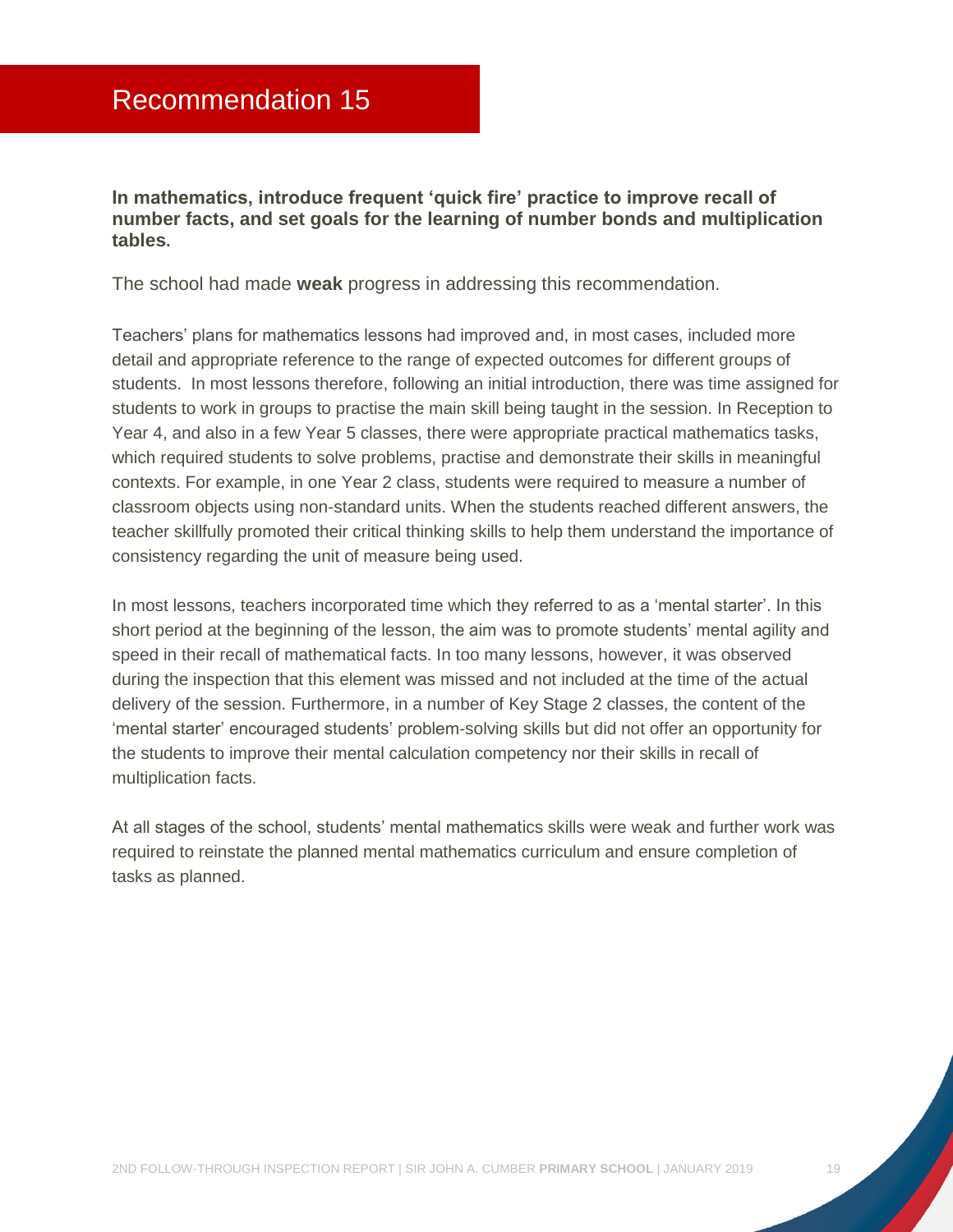#### <span id="page-20-0"></span>**Develop greater facility in mental calculation as a basis for problem-solving in mathematics.**

The school had made **weak** progress in addressing this recommendation.

Across all stages of the school, students' mental calculation skills were weak and there was insufficient challenge and low expectations in a large proportion of lessons. In Reception, the children were learning about numbers to 10 and were beginning to solve simple addition problems to five. In Year 1, this had progressed to 'tricky teens' where students were encouraged to count on from 10 to complete addition to 20. For a few, however, there was scope for a faster rate of progress and greater emphasis upon mental agility. In the later stages of the school, similarly, the pace of progress was often too slow as the main content was covered for the benefit of the full class and teachers did not introduce the group tasks for different levels of achievement at an early point in the lesson.

Students at Year 6 struggled with basic computation tasks and their recall of multiplication facts was slow and often imprecise. Although older students were provided with textbooks in which they recorded their solutions to mental calculation problems, lessons did not always include sufficient focus upon the strategies that should be used to increase speed and accuracy. For example, when students made errors within mental calculation tests, their individual misunderstanding was not sufficiently reviewed by teachers to avoid further mistakes.

Inspectors observed twenty mathematics lessons during the second follow-through inspection. All lessons in Key Stage 1 and Reception classes were satisfactory or better and more than half were good. Teaching quality was more variable in Key Stage 2 because all of the lessons in Year 6 were judged to be weak and in Years 4 and 5, lessons varied from excellent to weak. In an excellent lesson in Year 4, the teacher made very effective use of scales to illustrate the importance of 'balance' in number calculation and this helped students grasp concepts of algebra in a way in which they found engaging. In a significant proportion of other lessons in Key Stage 2, teachers imprecision in their instructions and their explanations meant that students' understanding of new concepts was not always secure.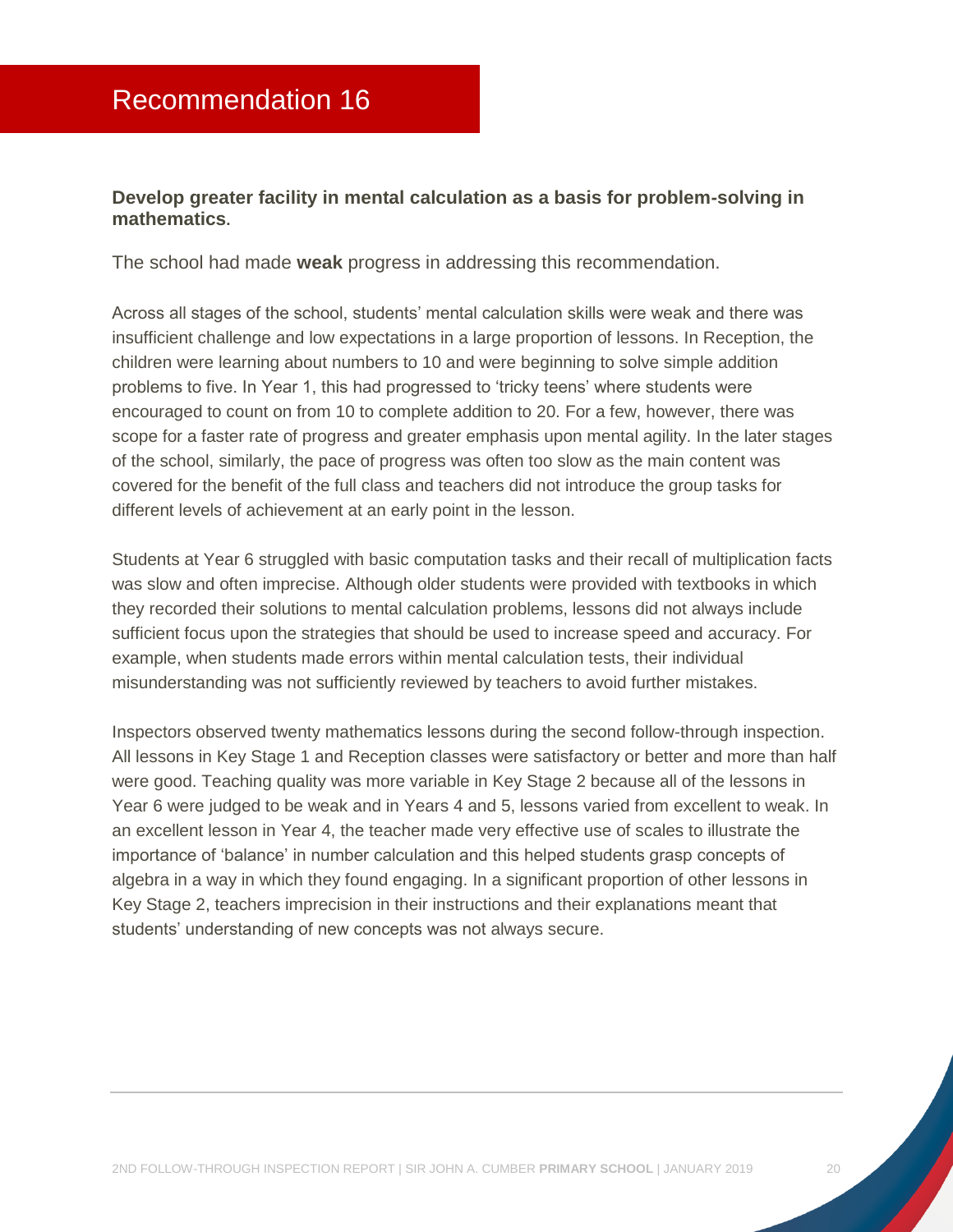#### **What happens next?**

As overall progress has been judged as **weak,** there will be a further Follow-Through Inspection of Sir John A. Cumber Primary School within six months following the publication of this report.

The school will continue to receive follow-through inspections until it either satisfactorily meets all of the recommendations from the baseline inspection of 2014/15 or is inspected as part of the full cycle of inspections, which commenced in September 2018.